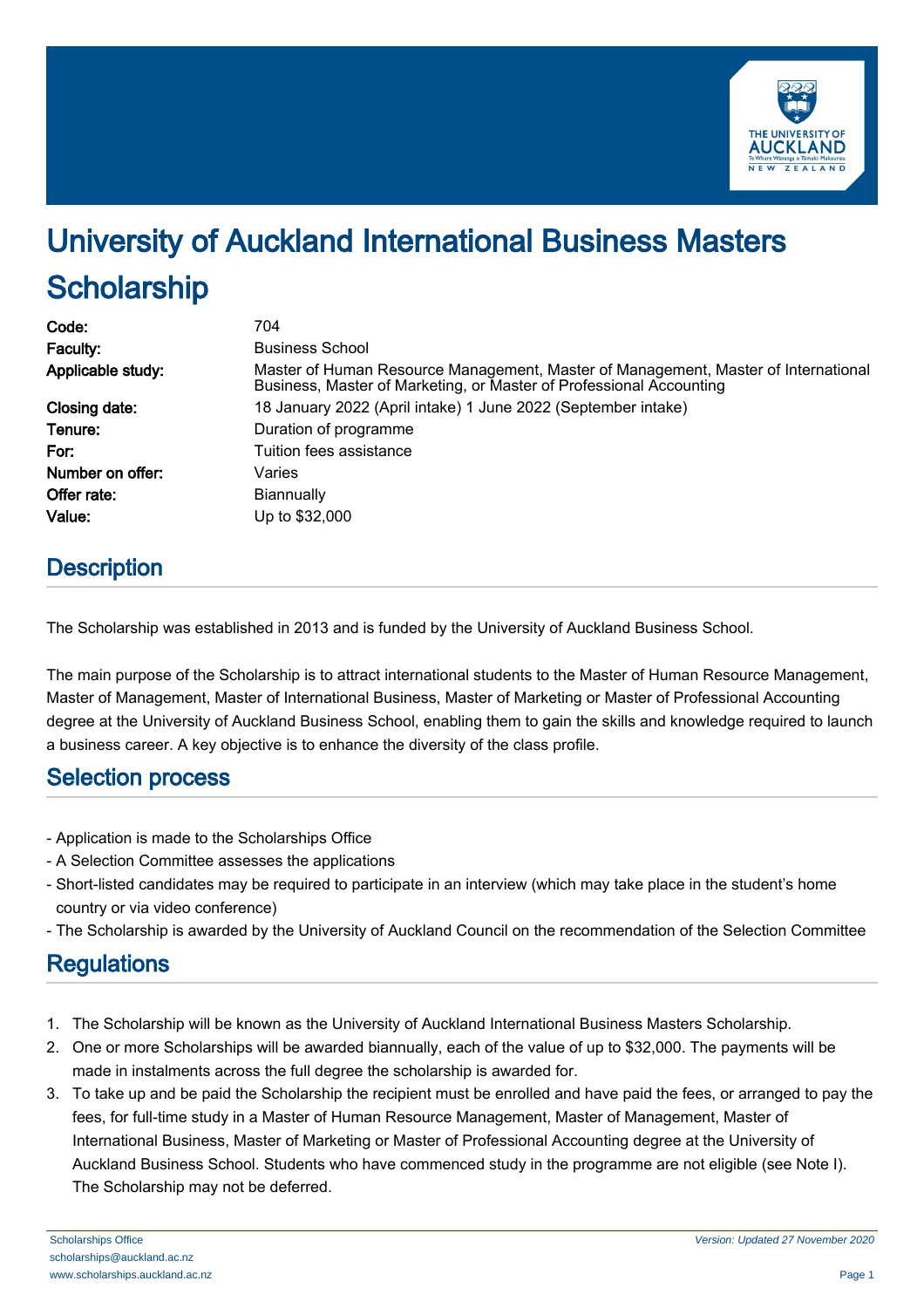- 4. The Scholarships are tenable by international students only.
- 5. The basis of selection will be academic merit as assessed by the grade point average (GPA) or grade point equivalent (GPE) calculated over the most recent qualifying programme and a written statement highlighting the applicant's potential to succeed in business studies at the University of Auckland, career goals, motivations and how they can be an ambassador for the University of Auckland Business School. The successful candidate will have a minimum GPA/GPE of 6.00 (see Note V). Preference may be given to students not receiving other financial assistance.
- 6. The Scholarship will be awarded by the University of Auckland Council on the recommendation of a Selection Committee comprising the Dean of the Faculty of Business and Economics (or nominee), the Director of the Graduate School of Management (or nominee), and the Director of Masters Programmes of the Graduate School of Management (or nominee).
- 7. To continue to hold the Scholarship, the recipient must maintain a GPA of 5.00 (equivalent to a B average) in each quarter of study.
- 8. The Scholarship will be paid as a tuition/compulsory fees credit for the duration of the programme in instalments at the start of each quarter (see Notes I to III).
- 9. The Scholarship may be held concurrently with any other scholarship, award or grant as long as the regulations for that scholarship, award or grant permit and the University of Auckland Council is informed and approves. It is the responsibility of the recipient to declare to the Scholarships Office all other scholarships, awards or grant funding received and for which the awardee receives payment while also in payment for this Scholarship.
- 10. The University of Auckland Council has the power to terminate or suspend a Scholarship if it receives a report of unsatisfactory progress of a Scholar from the Director of Masters Programmes of the Graduate School of Management, or if the Scholar withdraws from their programme of study.
- 11. The University of Auckland Council is not obliged to make an award if in any year there is no candidate of sufficient merit.
- 12. The University of Auckland has the power to amend or vary these Regulations, in consultation with the Dean of the Faculty of Business and Economics, provided that there is no departure from the main purpose of the Scholarship.
- 13. Applications close with the Scholarships Office on 18 January (for the April intake) and 1 June (for the September intake) in the year of the award.
- 14. Notes [I]-[VIII] below are deemed to be regulations.

## **Notes**

- I. Tuition/Compulsory fees are those related only to the relevant programme of study, plus Student Services Fee.
- II. Students enrolled in a Master of Management will be paid at \$5,000 for each of the first four quarters of study and at \$4,000 for the fifth and final quarter.
- III. Students enrolled in the Master of International Business, Master of Marketing, Master of Professional Accounting and Master of Human Resource Management will be paid at \$5,000 for each of the first four quarters of study and at \$6,000 for the final two quarters of study.
- IV. In accepting the Scholarship, the recipient authorises the use of their personal University of Auckland details and photo in promotional materials for the Business School's programmes. In addition, it is anticipated that the recipient will participate as an ambassador at events which support and promote the Scholarships and studies in the University of Auckland Business School.
- V. The most recent qualifying programme is defined as the most recently completed programme of study that qualifies the applicant for entry to the masters programme for which they are applying. Where the qualifying programme is a conjoint programme the GPA/GPE will be calculated over the entirety of the conjoint programme. The maximum approved exchange or transfer credit that can be excluded from the GPA/GPE calculation for the qualifying programme is 60 points. Where the most recently completed programme is a Transitional Certificate, the qualifying programme is the Transitional Certificate and the most recently completed prior degree.
- VI. The written statement should be no more than 500 words.